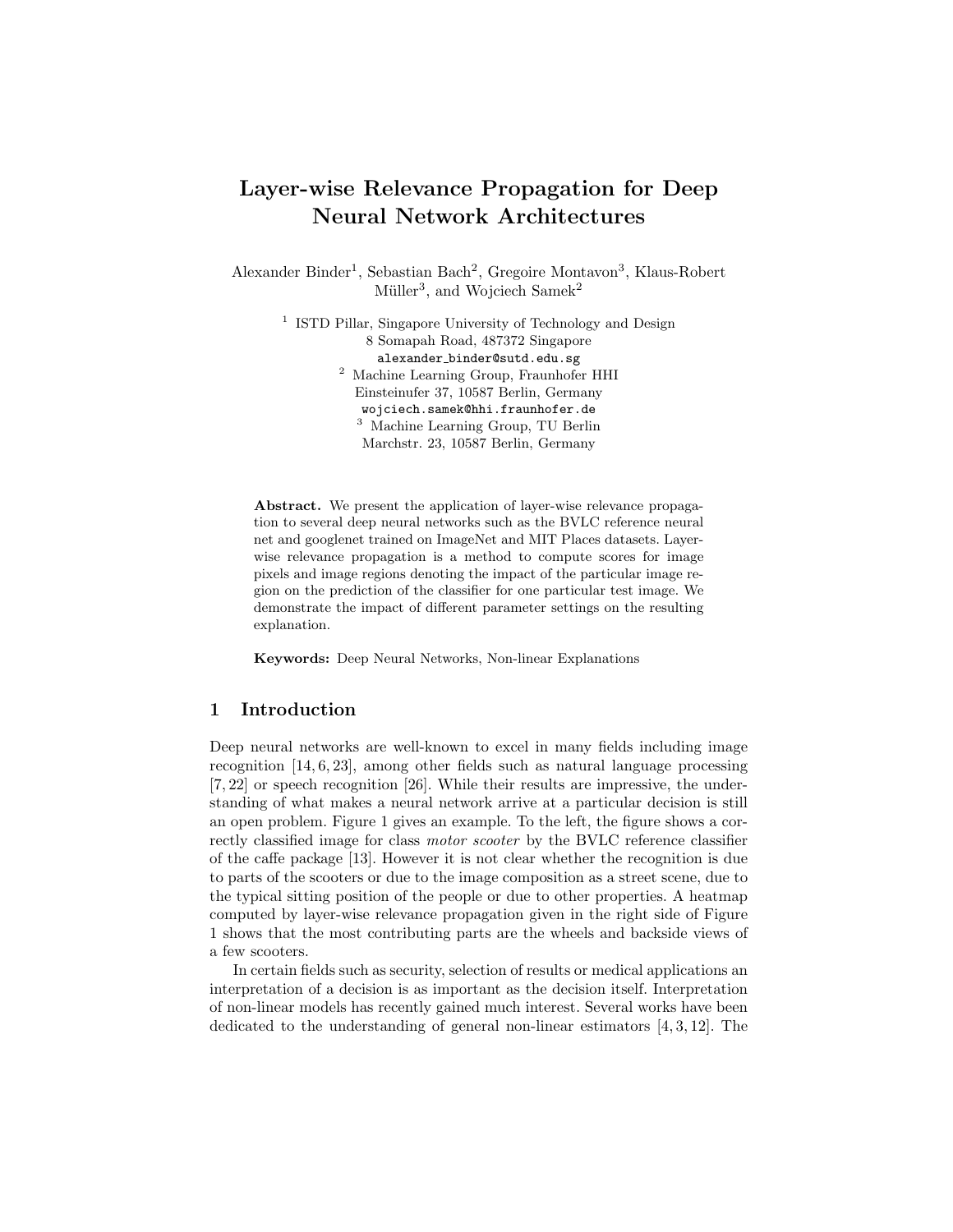

Fig. 1: An image of motor scooters in a complex background and an explanation computed by layer-wise relevance propagation [1] for a classification achieved by the BVLC reference classifier of the caffe package [13].

success of deep neural networks has sparked research into the interpretation of the predictions of deep neural networks. One outcome in this field is layer-wise relevance propagation [1, 2]. In this paper we will present results of applying layer-wise relevance propagation to various deep neural networks and show the impact of parameter choices.

## 2 Related Work

Recently several methods have been proposed for analyzing what a deep neural network has learned [9, 17, 18]. A large body of great ideas deals with the interpretation what a neuron or a layer of neurons has learned, see for example [9, 15, 25]. Other approaches deal with inverting neural network representations [8, 16] or are about finding images with unusual properties and wrong classification outcomes [19, 11, 24].

Much of the above work can be rephrased as the problem of understanding what do neurons encode and which neurons are most important for the prediction of an image. Here we focus on a different question, namely on the interpretation which pixels of an image are most important for the prediction of an image. In this direction, norms of gradients [21] as well as deconvolution [27] have been proposed for marking the relevance of an image region.

## 3 Layer-wise Relevance Propagation

A deep neural network is an feed-forward graph of elementary computational units (neurons), each of them realizing a simple function of type

$$
x_j^{(l+1)} = g\Big(0, \sum_i x_i^{(l)} w_{ij}^{(l,l+1)} + b_j^{(l+1)}\Big), \text{ e.g. } g(z) = \max(0, z) \tag{1}
$$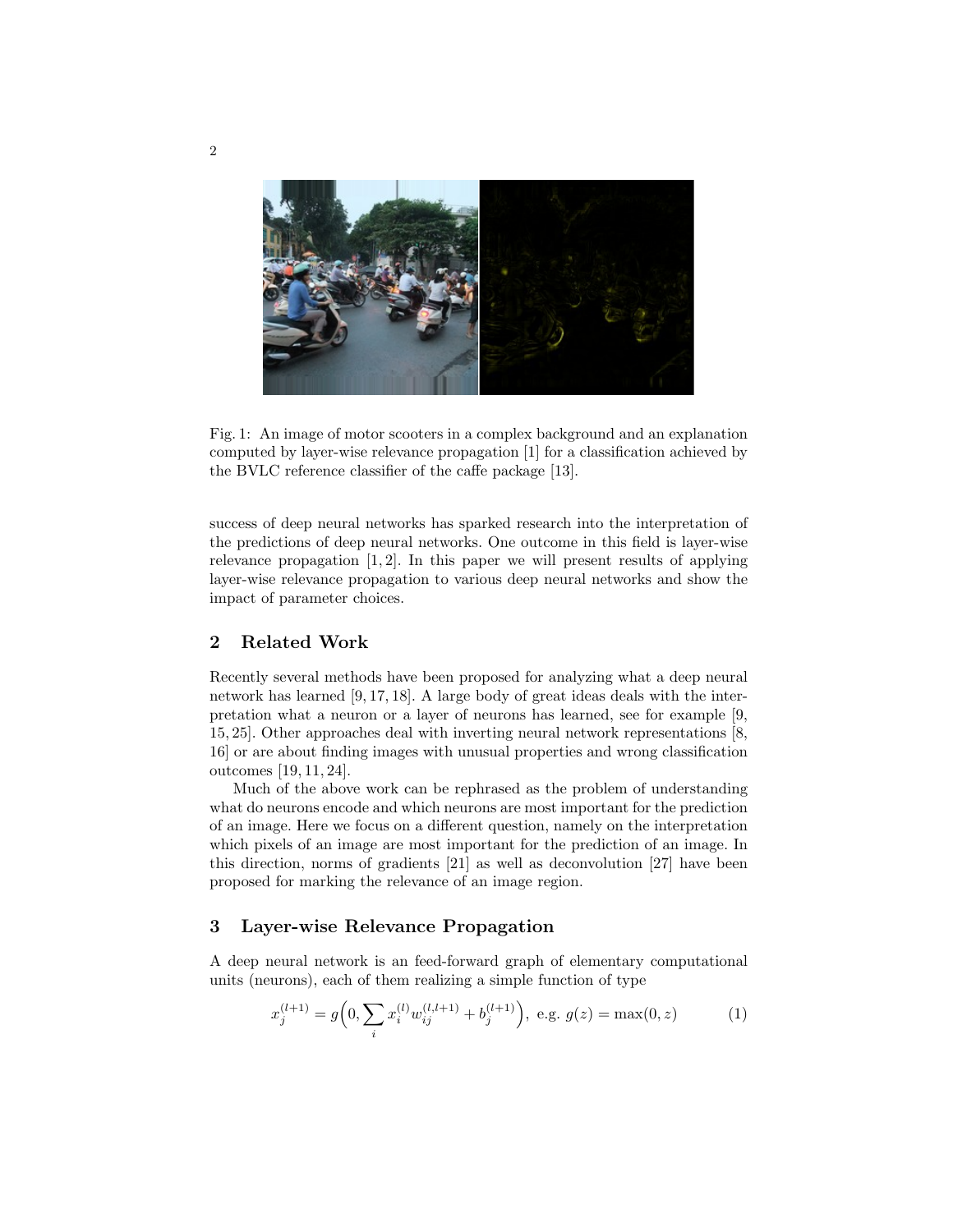where  $j$  indexes a neuron at a particular layer  $l+1$ , where  $\sum_i$  runs over all lowerlayer neurons connected to neuron j, and where  $w_{ij}^{(l,l+1)}, b_j^{(l+1)}$  are parameters specific to pairs of adjacent neurons and learned from the data. A deep network derives its complexity from the interconnection of a large number of these elementary units, and from the availability of an efficient algorithm for learning the model (error backpropagation). The output of a deep neural network is obtained by evaluating these neurons in a feed-forward pass. Conversely, [1] have shown that the same graph structure can be used to redistribute the relevance  $f(\boldsymbol{x})$ at the output of the network onto pixel-wise relevance scores  $\{R_p^{(1)}\}$ , by using a local redistribution rule

$$
R_i^{(l)} = \sum_j \frac{z_{ij}}{\sum_{i'} z_{i'j}} R_j^{(l+1)} \quad \text{with} \quad z_{ij} = x_i^{(l)} w_{ij}^{(l,l+1)} \tag{2}
$$

where i indexes a neuron at a particular layer l, and where  $\sum_j$  runs over all upper-layer neurons to which neuron  $i$  contributes. Application of this rule in a backward pass produces a relevance map (heatmap) that satisfies the desired conservation property  $\sum_{p} R_{p}^{(1)} = f(\boldsymbol{x})$ . This decomposition algorithm is termed Layer-wise Relevance Propagation (LRP). See Fig. 2 for an overview.

In addition to the naive propagation rule in Eq. 2 we evaluate two other LRP algorithms in this paper, namely the  $\epsilon$ -variant and the  $\beta$ -variant. The first rule is given by:

$$
R_i^{(l)} = \sum_j \frac{z_{ij}}{\sum_{i'} z_{i'j} + \epsilon \operatorname{sign}(\sum_{i'} z_{i'j})} R_j^{(l+1)}
$$
(3)

Here for  $\epsilon > 0$  the conservation idea is relaxated in order to gain better numerical properties. The second formula is given by:

$$
R_i^{(l)} = \sum_j \left( \alpha \cdot \frac{z_{ij}^+}{\sum_{i'} z_{i'j}^+} + \beta \cdot \frac{z_{ij}^-}{\sum_{i'} z_{i'j}^-} \right) R_j^{(l+1)}.
$$
 (4)

Here,  $z_{ij}^+$  and  $z_{ij}^-$  denote the positive and negative part of  $z_{ij}$  respectively, such that  $z_{ij}^+ + z_{ij}^- = z_{ij}$ . We enforce  $\alpha + \beta = 1$ ,  $\alpha > 0$ ,  $\beta \leq 0$  in order for the relevance propagation equations to be conservative layer-wise. A comparison of the properties of the three decomposition rules is given in Table 1.

|                                | naive $(\epsilon = 0)$ | $\epsilon$ -variant | $\beta$ -variant |
|--------------------------------|------------------------|---------------------|------------------|
| numerically stable             | no                     | ves                 | ves              |
| consistent with linear mapping | ves                    | ves                 | no               |
| conserves relevance            | ves                    | no                  | ves              |

Table 1: Comparison of LRP variants.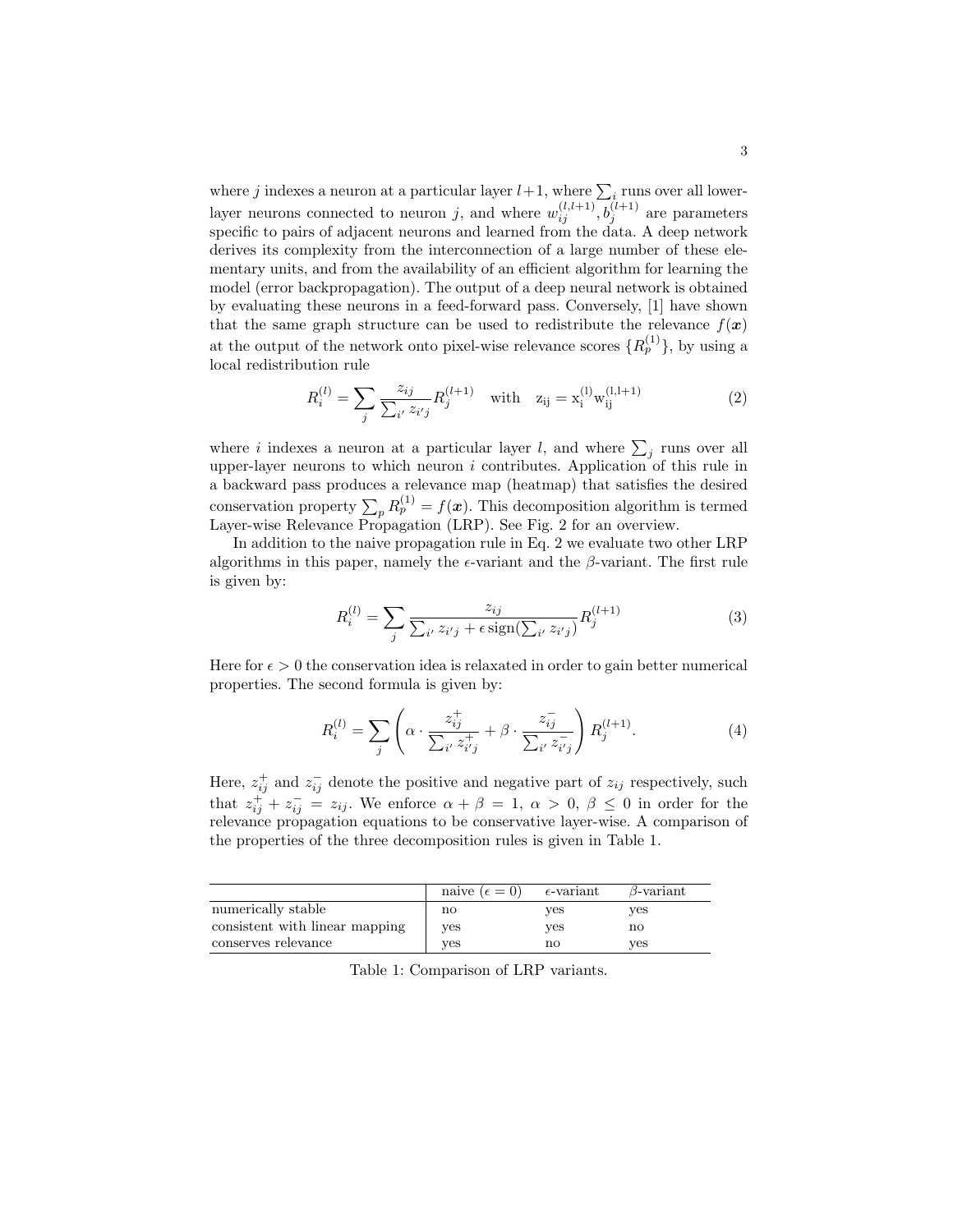#### 4 Experimental Results

First approaches to quantitatively compare several methods [20] for computing region-wise scores show that LRP performs well compared to methods such as [21, 27] which are related to norms of gradients.

Figure 3 shows that LRP is not a mere gradient detector. All the images in Figure 3 have relatively strong background gradients. A gradient detector would have assigned high scores to the background of the bunny, to the edges of the yellow flowers in the rooster picture and to the strong gradient from mountain to sky in the cat pic. Unlike a gradient detector, LRP picks up only a few edges which are mostly relevant to the object to be predicted. As for the edge artifacts, note that the receptive field of the deep neural networks is quadratic, thus we resorted to padding an image with the nearest pixel in order to process non-quadratic images.

#### 4.1 Impact of Parameter Settings

The two types of formulas presented in the preceding section have two major parameters,  $\epsilon$  and  $\beta$ . Here we will explore their effects on examples for two classifier for the 1000 classes of the ImageNet dataset. The classifiers are the BVLC reference and the googlenet model from Caffe [13]. For  $\epsilon = 0$  the relevance is perfectly conserved from a neuron to its inputs, however due to canceling out positive and negative inputs, the denominator can become small. In such a case, each of the inputs receives a high weight due to the small size of the denominator. As a consequence, the explanation can become sensitive to noise. Figure 4 shows this effect for a relatively small  $\epsilon$  set to 0.01. Comparing this against a larger stabilizer such as  $\epsilon = 100$  shows an explanation which appears denoised for the larger choice  $\epsilon = 100$ . This effect holds for various tested classifiers, however the size of  $\epsilon$  yielding a good description is varying. For BVLC reference and for VGG CNN S model from [5]  $\epsilon = 100$  is a good choice, whereas for the googlenet model from [13]  $\epsilon = 100$  is too sparse. Note that the googlenet model has substantially more layers, so that a smaller  $\epsilon$  makes sense to avoid too strong dampening.

The effect of parameter  $\beta$  is demonstrated in Figure 5.  $\beta$  controls how much fraction of the relevance a neuron is assigned to distributed onto inputs with negative weighted activations. In a neural network such inputs can be interpreted as inhibitors. One can see from Figure 5 that increasing the value of  $\beta$ and thus putting more weight onto inhibitors reduces the amount of positive evidence and keeps only the strongest regions. Figure 5 reveals that the optimal value of  $\beta$  depends on the classifier. For the less deep-layered VGG CNN S classifier used in Figure 5, a higher value of  $\beta$  yields better explanations, while for googlenet a smaller value of beta resulting in less suppression retains more structure, consistent with the large number of layers in the googlenet classifier.

#### 4.2 Examples on other datasets - Pascal VOC 2012

For this experiment a neural network was retrained starting from the BVLC reference classifier. The main difference to previous approaches is that PASCAL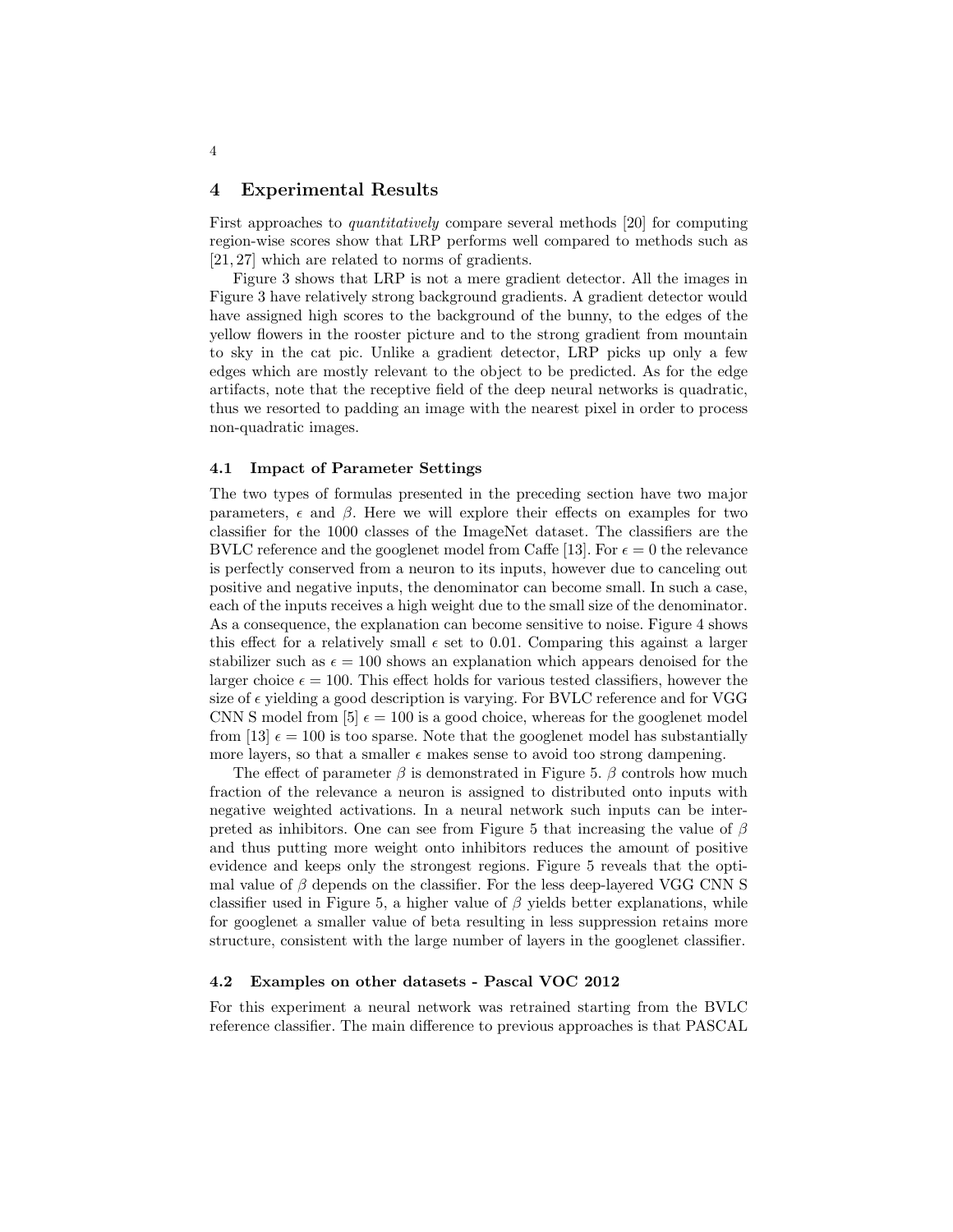VOC2012 [10] is a multi-label dataset and objects of multiple classes can be present in one image. Consequently, we performed a multi-label training, using a hinge-loss summed over all classes, resulting in 20 binary classifiers. Figure 6 shows that the resulting explanations depend on which class is used.

#### 4.3 Examples on other datasets - MIT Places

Here we used the classifier provided by [28]. Note that in Figure 7 the explanation for the images showing abbeys picks up the characteristic peaked shape of gothic bows and not the road in the foreground of the second pic. Similarly, for the windmill the explanation identifies the wind blades but not strong gradients from the horizon or the road.

## 5 Conclusion

In this paper we analyzed the impact of network architecture and different parameter setting on the resulting explanation. Although the noisiness of a heatmap can be easily controlled by changing parameters  $\epsilon$  or  $\beta$ , for different architectures these parameters may have different effects. In future work we will investigate how to chose those parameters in order to obtain an optimal trade-off between numerical stability of the decomposition and sparsity / meaningfullness of the heatmap.

### References

- 1. Bach, S., Binder, A., Montavon, G., Klauschen, F., M¨uller, K.R., Samek, W.: On pixel-wise explanations for non-linear classifier decisions by layer-wise relevance propagation. PLOS ONE 10(7), e0130140 (2015)
- 2. Bach, S., Binder, A., Montavon, G., Müller, K., Samek, W.: Analyzing classifiers: Fisher vectors and deep neural networks. CoRR abs/1512.00172 (2015), http: //arxiv.org/abs/1512.00172
- 3. Baehrens, D., Schroeter, T., Harmeling, S., Kawanabe, M., Hansen, K., M¨uller, K.R.: How to explain individual classification decisions. Journal of Machine Learning Research 11, 1803–1831 (2010)
- 4. Braun, M.L., Buhmann, J.M., Müller, K.: On relevant dimensions in kernel feature spaces. Journal of Machine Learning Research 9, 1875–1908 (2008), http://doi. acm.org/10.1145/1390681.1442795
- 5. Chatfield, K., Simonyan, K., Vedaldi, A., Zisserman, A.: Return of the devil in the details: Delving deep into convolutional nets. In: British Machine Vision Conference, BMVC (2014)
- 6. Ciresan, D.C., Giusti, A., Gambardella, L.M., Schmidhuber, J.: Deep neural networks segment neuronal membranes in electron microscopy images. In: Adv. in NIPS. pp. 2852–2860 (2012)
- 7. Collobert, R., Weston, J., Bottou, L., Karlen, M., Kavukcuoglu, K., Kuksa, P.P.: Natural language processing (almost) from scratch. Journal of Machine Learning Research 12, 2493–2537 (2011)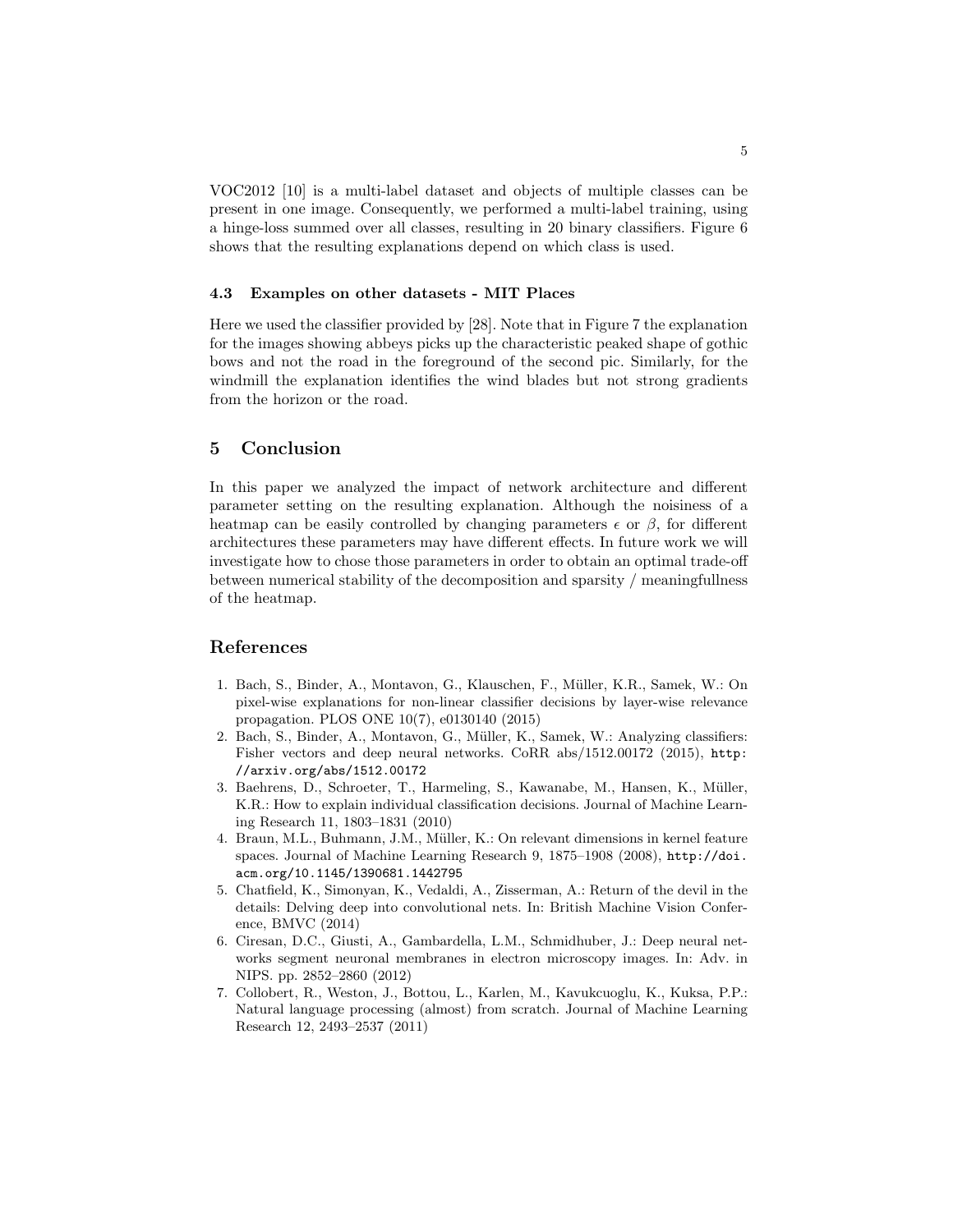- 8. Dosovitskiy, A., Brox, T.: Inverting convolutional networks with convolutional networks. CoRR abs/1506.02753 (2015)
- 9. Erhan, D., Bengio, Y., Courville, A., Vincent, P.: Visualizing higher-layer features of a deep network. Tech. Rep. 1341, University of Montreal (Jun 2009)
- 10. Everingham, M., Van Gool, L., Williams, C.K.I., Winn, J., Zisserman, A.: The PASCAL Visual Object Classes Challenge 2012 (VOC2012) Results
- 11. Goodfellow, I.J., Shlens, J., Szegedy, C.: Explaining and harnessing adversarial examples. CoRR abs/1412.6572 (2014)
- 12. Hansen, K., Baehrens, D., Schroeter, T., Rupp, M., Müller, K.R.: Visual interpretation of kernel-based prediction models. Molecular Informatics 30(9), 817–826 (2011)
- 13. Jia, Y., Shelhamer, E., Donahue, J., Karayev, S., Long, J., Girshick, R., Guadarrama, S., Darrell, T.: Caffe: Convolutional architecture for fast feature embedding. arXiv preprint arXiv:1408.5093 (2014)
- 14. Krizhevsky, A., Sutskever, I., Hinton, G.E.: Imagenet classification with deep convolutional neural networks. In: Adv. in NIPS 25. pp. 1106–1114 (2012)
- 15. Le, Q.V.: Building high-level features using large scale unsupervised learning. In: ICASSP. pp. 8595–8598 (2013)
- 16. Mahendran, A., Vedaldi, A.: Understanding deep image representations by inverting them. In: Proceedings of the IEEE Conf. on Computer Vision and Pattern Recognition (CVPR) (2015)
- 17. Montavon, G., Braun, M., M¨uller, K.R.: Kernel analysis of deep networks. Journal of Machine Learning Research 12, 2563–2581 (2011)
- 18. Montavon, G., Braun, M.L., Krueger, T., Müller, K.R.: Analyzing local structure in kernel-based learning: Explanation, complexity and reliability assessment. Signal Processing Magazine, IEEE 30(4), 62–74 (2013)
- 19. Nguyen, A.M., Yosinski, J., Clune, J.: Deep neural networks are easily fooled: High confidence predictions for unrecognizable images. CoRR abs/1412.1897 (2014)
- 20. Samek, W., Binder, A., Montavon, G., Bach, S., M¨uller, K.R.: Evaluating the visualization of what a deep neural network has learned. CoRR abs/1509.06321 (Sep 2015), http://http://arxiv.org/abs/1509.06321.pdf
- 21. Simonyan, K., Vedaldi, A., Zisserman, A.: Deep inside convolutional networks: Visualising image classification models and saliency maps. CoRR abs/1312.6034 (2013)
- 22. Socher, R., Perelygin, A., Wu, J., Chuang, J., Manning, C.D., Ng, A.Y., Potts, C.: Recursive deep models for semantic compositionality over a sentiment treebank. In: Proc. of EMNLP. pp. 1631–1642 (2013)
- 23. Szegedy, C., Liu, W., Jia, Y., Sermanet, P., Reed, S., Anguelov, D., Erhan, D., Vanhoucke, V., Rabinovich, A.: Going deeper with convolutions. CoRR abs/1409.4842 (2014)
- 24. Szegedy, C., Zaremba, W., Sutskever, I., Bruna, J., Erhan, D., Goodfellow, I.J., Fergus, R.: Intriguing properties of neural networks. CoRR abs/1312.6199 (2013)
- 25. Yosinski, J., Clune, J., Nguyen, A.M., Fuchs, T., Lipson, H.: Understanding neural networks through deep visualization. CoRR abs/1506.06579 (2015)
- 26. Yu, D., Deng, L.: Automatic Speech Recognition A Deep Learning Approach. Springer (October 2014), http://research.microsoft.com/apps/pubs/default. aspx?id=230891
- 27. Zeiler, M.D., Fergus, R.: Visualizing and understanding convolutional networks. In: ECCV. pp. 818–833 (2014)
- 28. Zhou, B., Lapedriza, A., Xiao, J., Torralba, A., Oliva, A.: Learning deep features for scene recognition using places database. In: Adv. in NIPS. pp. 487–495 (2014)

6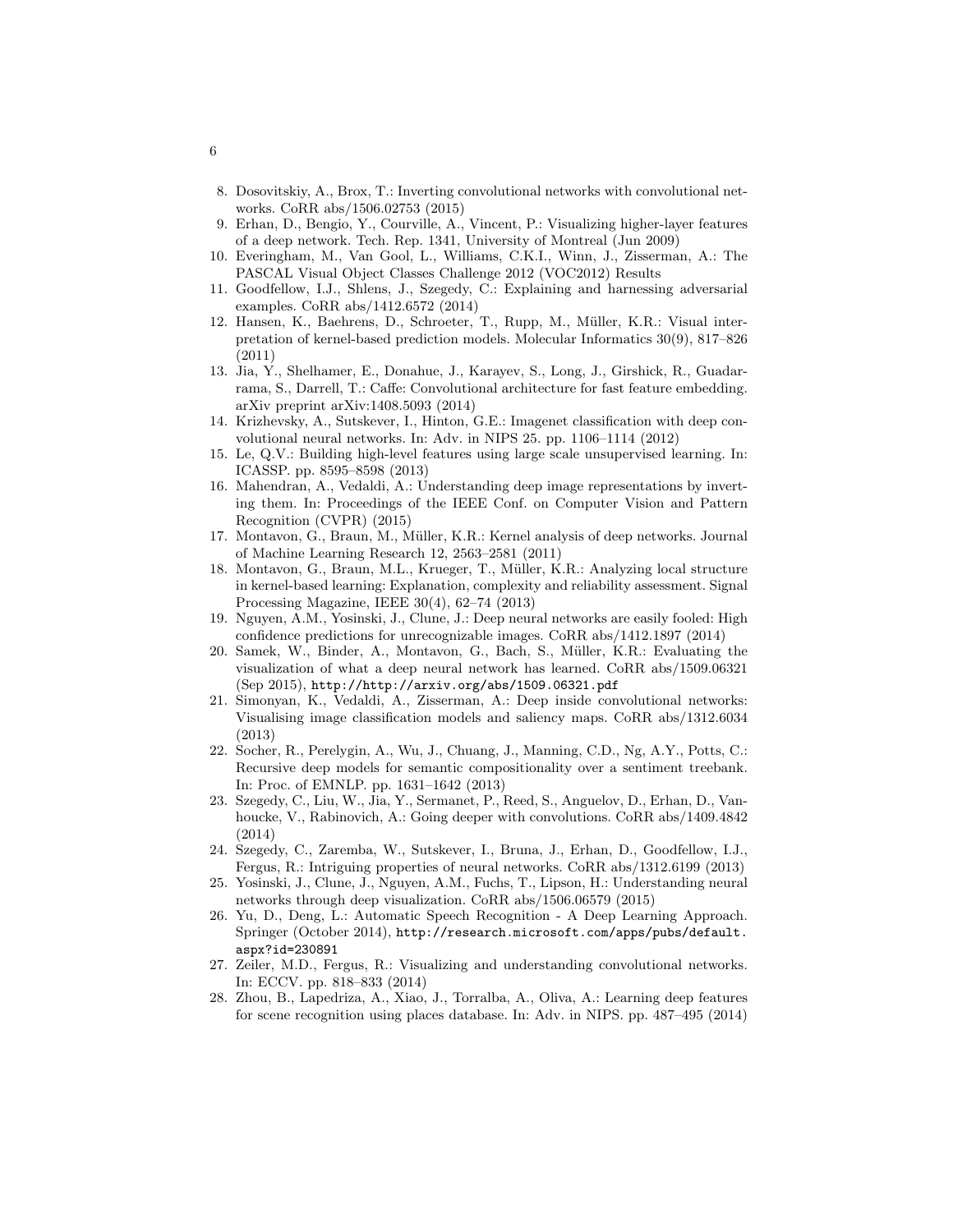

Fig. 2: Overview of LRP. First, the input image is processed by the network and a network output is computed. Then, the output value is backprojected layer to layer onto the pixel by using the LRP formula in the box. The pixel relevances  $\{R_p\}$  are visualized as heatmap.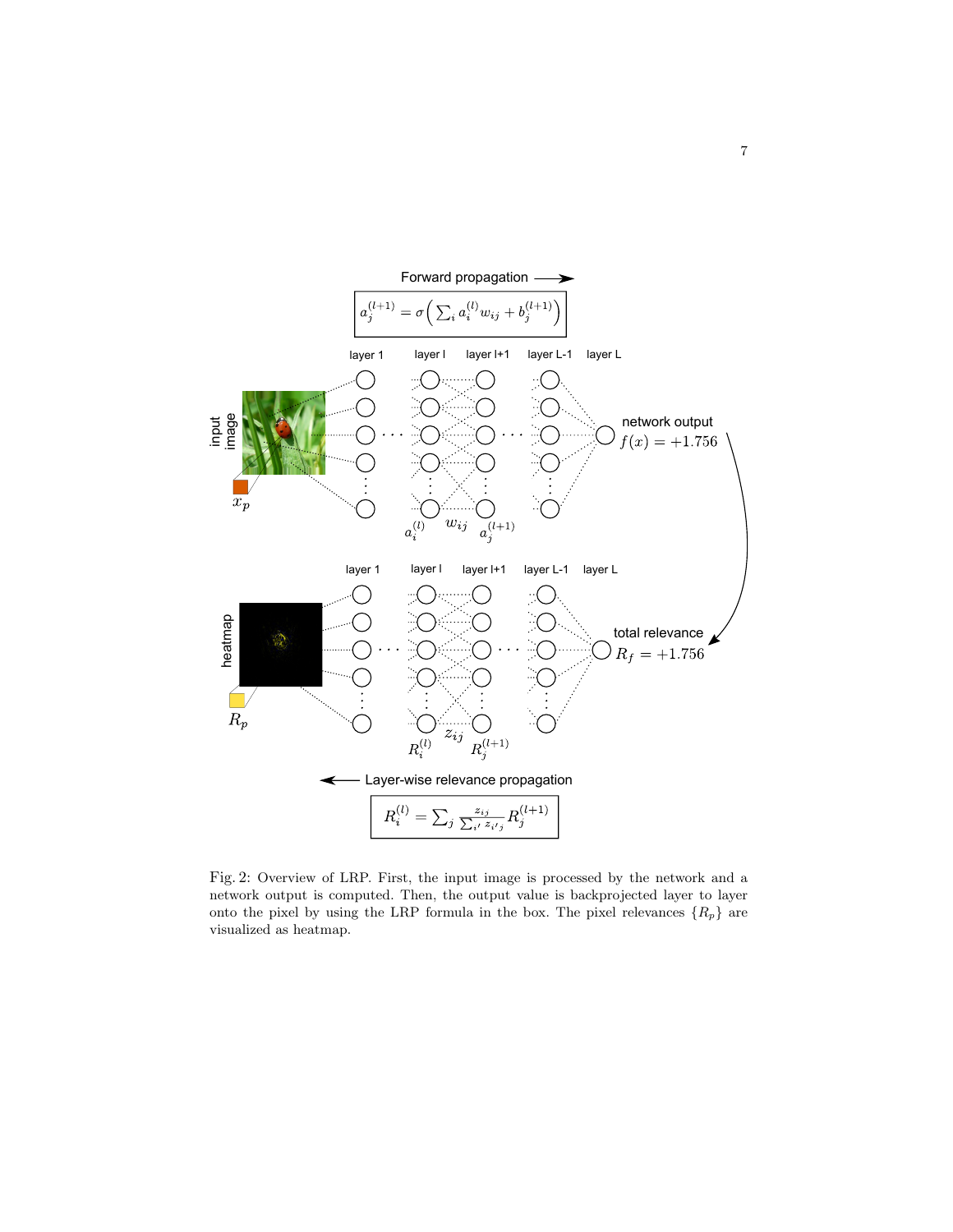

Fig. 3: Layer-wise Relevance propagation does not fall for strong irrelevant gradients: heatmaps are computed for backgrounds with strong gradients. Explanations are computed by layer-wise relevance propagation [1] for a classification achieved by the BVLC reference classifier of the caffe package [13].



Fig. 4: The impact of small (middle row) and large (bottom row) stabilizer  $\epsilon$ . Here set to  $\epsilon = 0.01$  and  $\epsilon = 100$ . Explanations are computed by layer-wise relevance propagation [1] for a classification achieved by the BVLC reference classifier of the caffe package [13].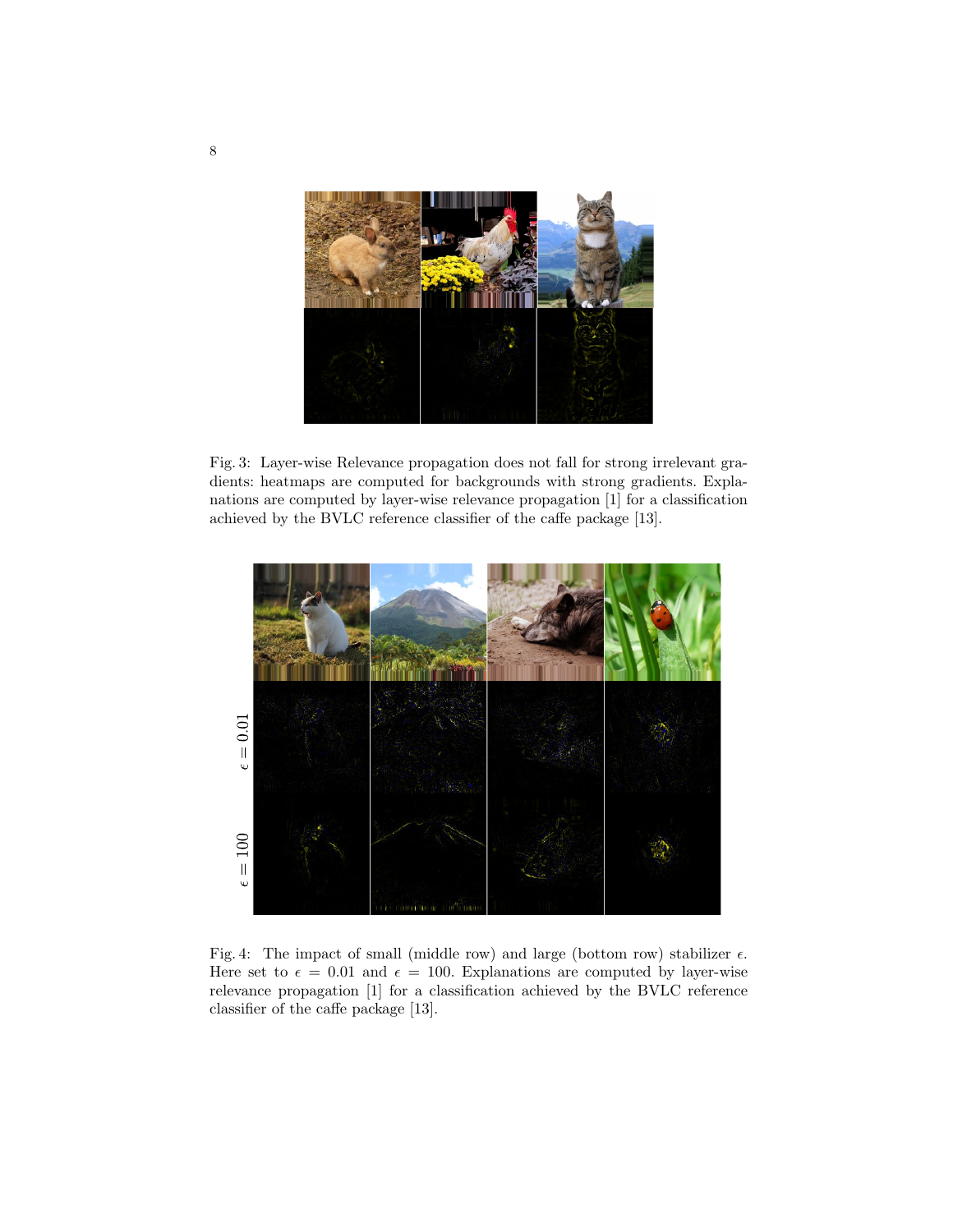

Fig. 5: The impact of small and large suppression control  $\beta$ . Here set to  $\beta = 0$ and  $\beta = -1$ . Explanations are computed by layer-wise relevance propagation [1] for a classification achieved by the googlenet classifier of the caffe package [13] and by the VGG CNN S classifier in [5].